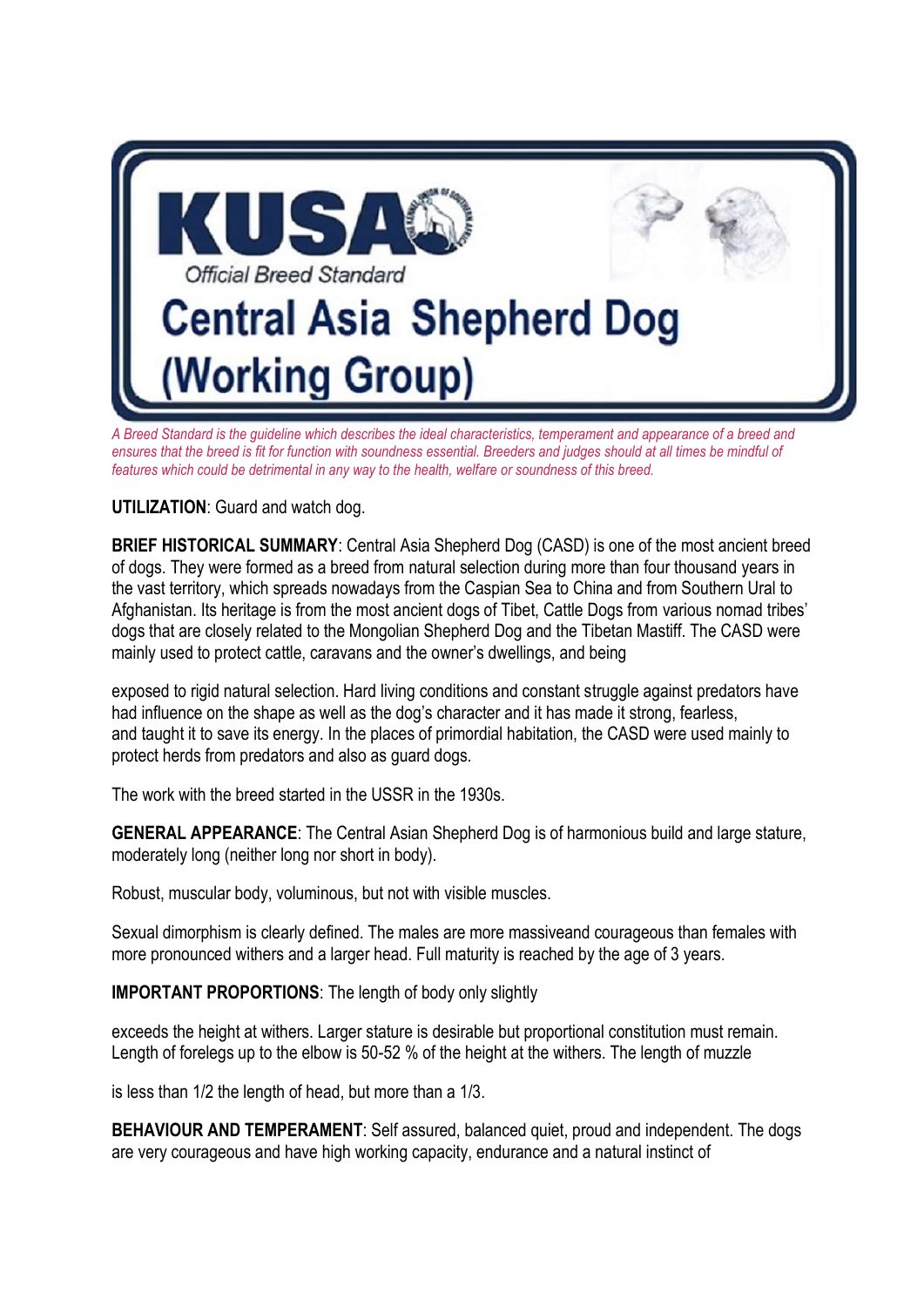territory. Fearlessness towards large predators is a characteristic feature.

**HEAD**: Massive and in balance with general appearance. Head shape is close to rectangular, seen from above and side.

CRANIAL REGION: Deep in skull. The forehead is flat and the skull part is flat and long. Occiput is well defined but hardly visible, because of well developed muscles. Supraorbital ridges are moderately defined.

Stop: Stop is moderately defined.

FACIAL REGION:

Nose: Large, well developed but not exceeding the general contour of the muzzle. Colour of the nose is black but in white and fawn coloured dogs the nose can be lighter.

Muzzle: The muzzle is blunt and of moderate length, it is almost rectangular viewed from above and sides and narrowing very slightly towards the nose. Muzzle is voluminous, deep and well

filled under the eyes.

Bridge of muzzle is broad, straight and sometimes with a slight down face. Chin is well developed.

Lips: Thick, upper lips tightly covering the lower lips when the mouth is closed. Full black pigmentation is preferable.

Jaws / Teeth: The jaws are strong and broad. Teeth are large, white and close to each other, 42 in total. Incisors are set on a line. Scissors bite, pincer bite and also reversed scissors bite is accepted. Canines are set well apart. An injury to the teeth that does not affect the use of the bite is of no consequence.

Cheeks: The Cheekbones are long and well developed, without interfering with the rectangular shape of head.

Eyes: Medium sized, with oval form, set well apart, looking straight ahead, and moderately deep set. The colour of the eyes from dark brown to hazel. The darker colour is preferable. The eyelids are thick

and preferably with lower eye lid not too loose. No visible third eyelid. Fully pigmented eyes rims are preferred. Whatever the colour of coat, eye rims should be black. Expression is confident and

dignified.

Ears: Medium sized, triangular shape, thick, low set and hanging.

Lower part of ear base is level with, or slightly below the eyes.

Traditional ear-cropping, in the fashion illustrated on the cover, is still practiced in country of origin and in countries where it is not prohibited by law.

**NECK**: The neck is of medium length, very powerful, oval at crosssection, well muscled, and low set. Dewlap is a specific breed feature.

**BODY**: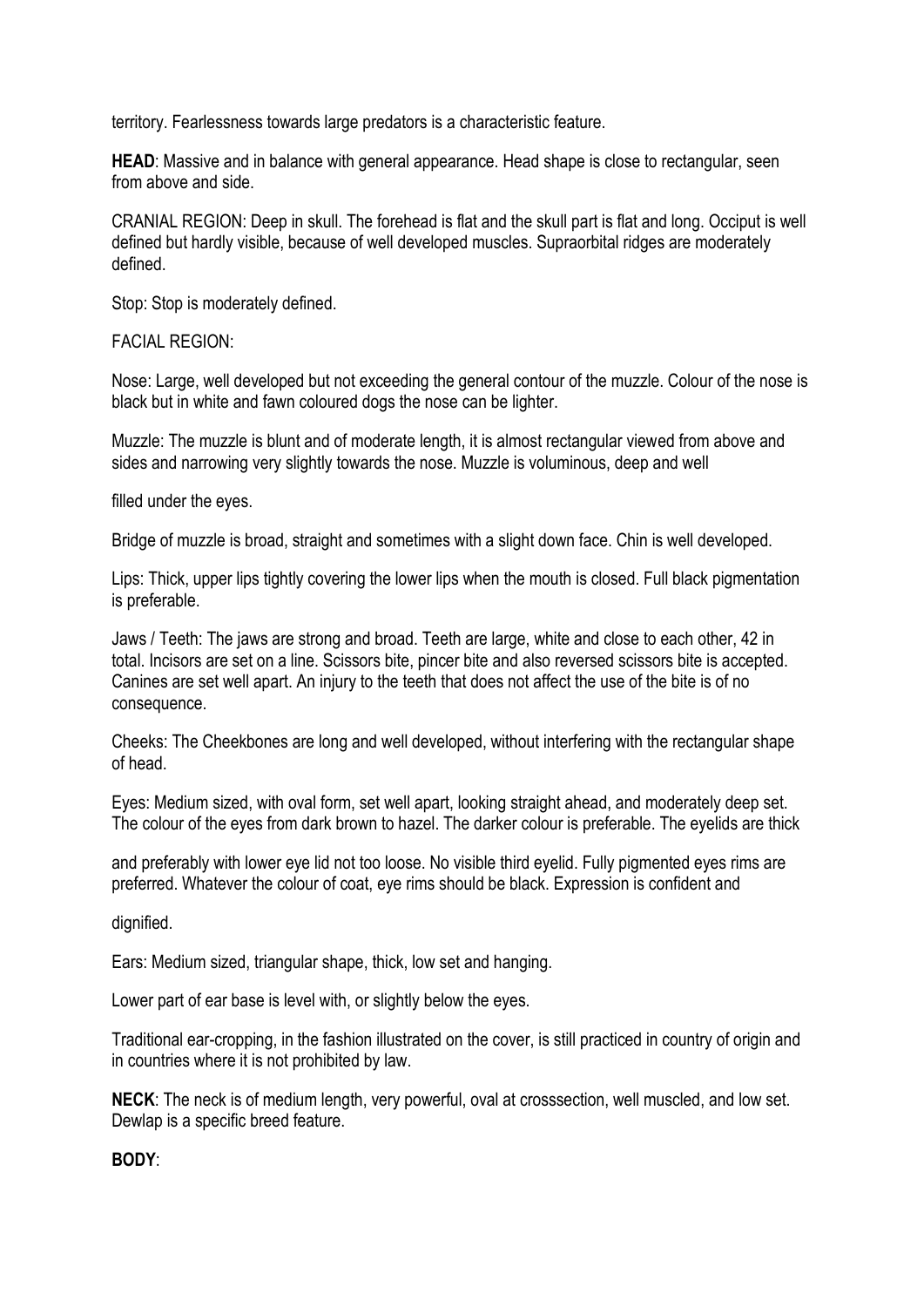Top line: Well proportioned and well sustained, and must keep typical topline in stance.

Withers: Well defined, especially in males, muscular, long and high, with well defined transition to the back.

Back: Straight, broad, well muscled, the actual length is about ½ of the length from the withers to tail set.

Loin: Short, broad, muscled, slightly arched.

Croup: Moderately long, broad, well muscled, slightly sloping to tail set. The height at the withers exceeds the height over rump by 1-2 cm.

Chest: Deep, long, broad, distinctly developed, ribcage broadening towards the back. False ribs are long. Lower part of the chest is level with the elbow or slightly below. Fore chest extends slightly in front

of the humerus/scapula joint.

Underline and belly: Belly is moderately tucked up.

**TAIL**: Thick at the base and set fairly high. The natural tail is carried in a sickle curve or curled in a loose ring that begins at the last third of the tail. When alert the tail rises to the line of back or

slightly above. Hanging at rest. Traditional tail docking, in the fashion illustrated on the cover, is still practiced in country of origin and in countries where it is not prohibited by law.

Natural tail is of equal value to a docked tail.

### **LIMBS**

### FOREQUARTERS:

General appearance: Forelegs are straight with strong bone, seen from the front parallel and not close together. Seen from the side, the forearms are straight.

Shoulder: Shoulder blade long, well laid back, forming an angle with the upper arm about 100°. Well muscled.

Upper arm: Oblique, long, and strong.

Elbow: Correctly fitting, turning neither in nor out.

Forearm: Straight, very strong bone, long, oval cross-section.

Metacarpus (Pastern): Moderate length, broad, strong, upright pasterns.

Forefeet: Large, rounded, arching toes, pads are voluminous and thick; nails could be of any color.

HINDQUARTERS:

General appearance: Viewed from the rear straight and parallel, set a little wider than forequarters.

Thigh: Broad, moderately long and strongly muscled.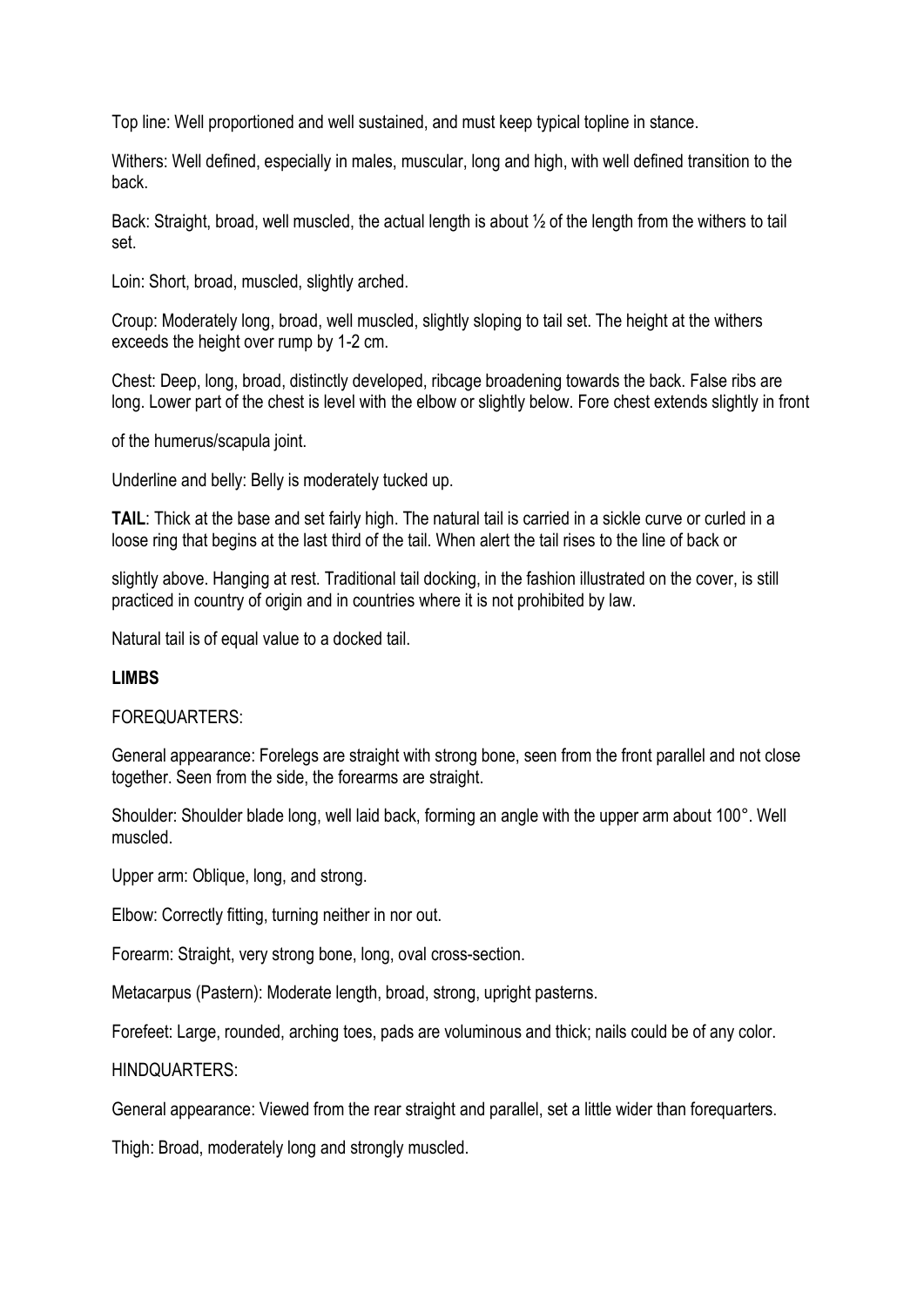Stifle (Knee): Turning neither in nor out. The knee angulation is moderate.

Lower thigh: Of almost the same length as upper thigh.

Hock joint: Moderate angle.

Metatarsus (Rear pastern): Very strong of moderate length, perpendicular. No dewclaws.

Hind feet: Large, rounded, arching toes, pads are voluminous and thick; nails could be of any color.

**GAIT / MOVEMENT**: Well balanced and elastic. Trot with free reach in the forequarters and with powerful drive from the hindquarters. Top line is steady while moving. All joints to bend

without effort. The angulations in hindquarters is more distinct when moving than in standing pose.

**SKIN:** Thick, sufficiently elastic loose lying to prevent injuries if in combat with predators.

# **COAT**:

Hair: Abundant, straight coarse and with well developed undercoat.

Hair on the head and on the front part of limbs is short and dense.

Coat on withers is often longer. The guard coat can be short or slightly longer. Depending on the length of the outer coat there can be either shorter hair (3-5 cm), covering the whole body or with

longer hair (7-10 cm) which forms a mane on the neck, feathers behind the ears and on the back parts of the limbs and on the tail.

Colour: Any, except genetic blue and genetic brown in any combination and black mantel on tan.

# **SIZE AND WEIGHT**:

Height at the withers: Males: Minimum 70 cms.

Females: Minimum 65 cms.

Large size desirable, but proportional constitution must remain.

Weight: Males: Minimum 50 kgs.

Females: Minimum 40 kgs.

### **FAULTS**:

Any departure from the foregoing points should be considered a fault and the seriousness with which the fault should be regarded should be in exact proportion to its degree and its effect upon the

health and welfare of the dog.

- Slight deviations from the breed type.
- Female tending male type.
- Rounded skull, narrow muzzle & narrow lower jaw, small nose.
- Eyes obliquely or close set, loose eyelids.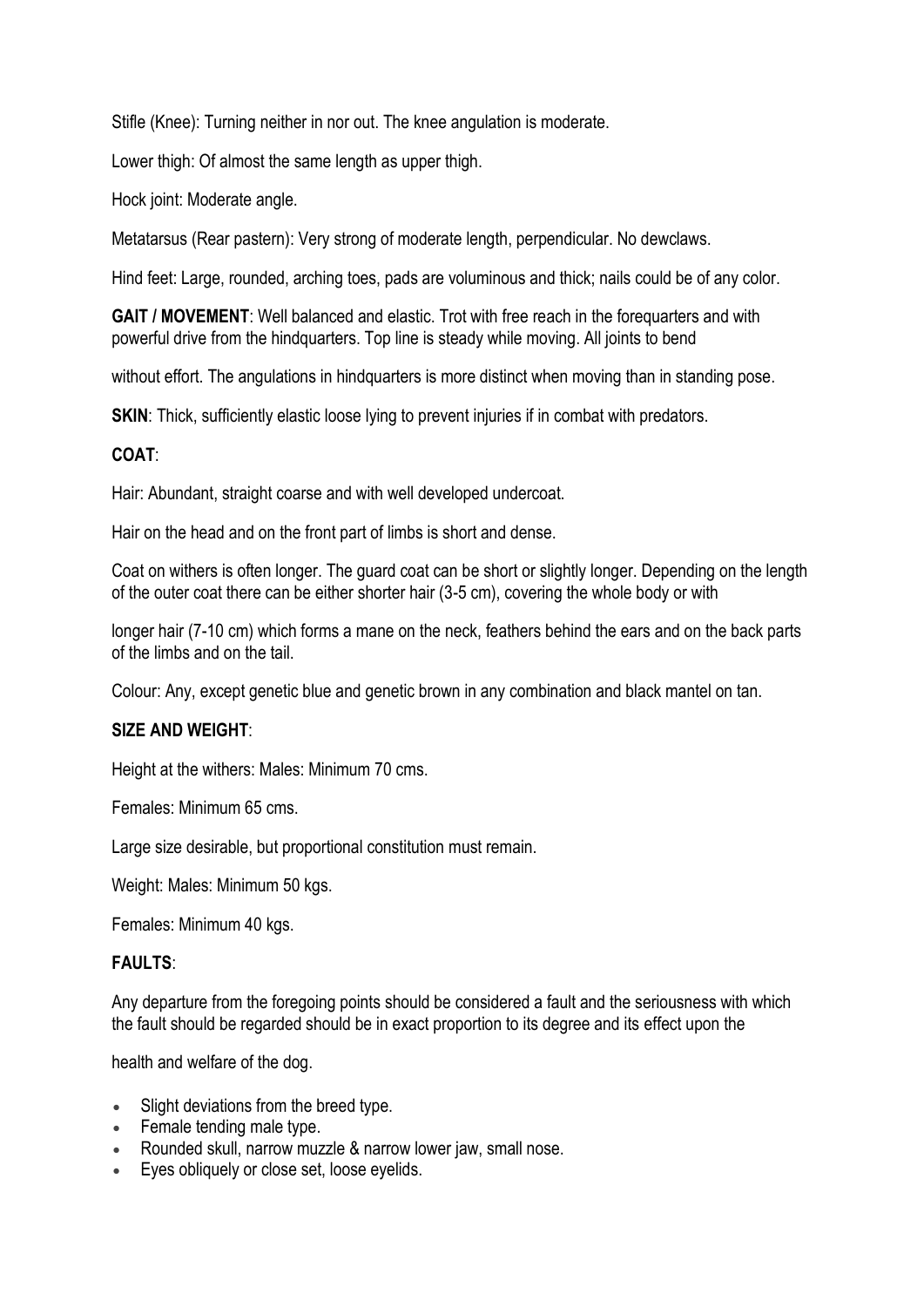- Ears high set.
- Thin or loose hanging lips.
- High over the croup. Slightly short croup.
- Narrow front.
- Exaggerated angulations in hindquarters.
- Splayed feet and long toes.
- Hackney gait, slightly un-balanced movement.
- Very short coat

# **SEVERE FAULTS**:

- Highly strung.
- Significant deviation from required type and constitution.
- Leggy appearance; light in bone, soft muscles.
- Eyes too light or bulging eyes.
- Top line falling away.
- Croup much higher than the withers.
- Narrow, short and steep croup.
- Natural stubbed tail, kinked tail.
- Pasterns too high, down in pastern.
- Hindquarters set too far under body.
- Height at withers 2 cm less than stated minimum.

# **DISQUALIFYING FAULTS**:

- Aggressive or overly shy dogs.
- Any dog clearly showing physical or behavioural abnormalities shall be disqualified.
- Timid, overexcited.
- Male of female type.
- Overshot or distinctly undershot bite.
- Eyes of different colour, blue or green eyes; squint.
- Loose joints.
- Coat of any combination of genetic brown or genetic blue colour.
- Colour that is tan with distinctive black mantle.
- Coat that is curly or soft.
- Unbalanced movement

### **N.B.:**

- Male animals should have two apparently normal testicles fully descended into the scrotum.
- Only functionally and clinically healthy dogs, with breed typical conformation should be used for breeding.

#### **Note: CROPPED EARS – Schedule 2 Regulation 7**

Any dog with cropped ears born within the jurisdiction of the KUSA, imported into it and cropped within it, shall not be registered or recorded by the Kennel Union and if any such dog is registered or recorded in contravention of this Regulation, upon discovery, its registration or recording shall be cancelled.

7.1. Any dog with ears cropped before importation into the KUSA area of jurisdiction is not eligible for competition at any Kennel Union event.